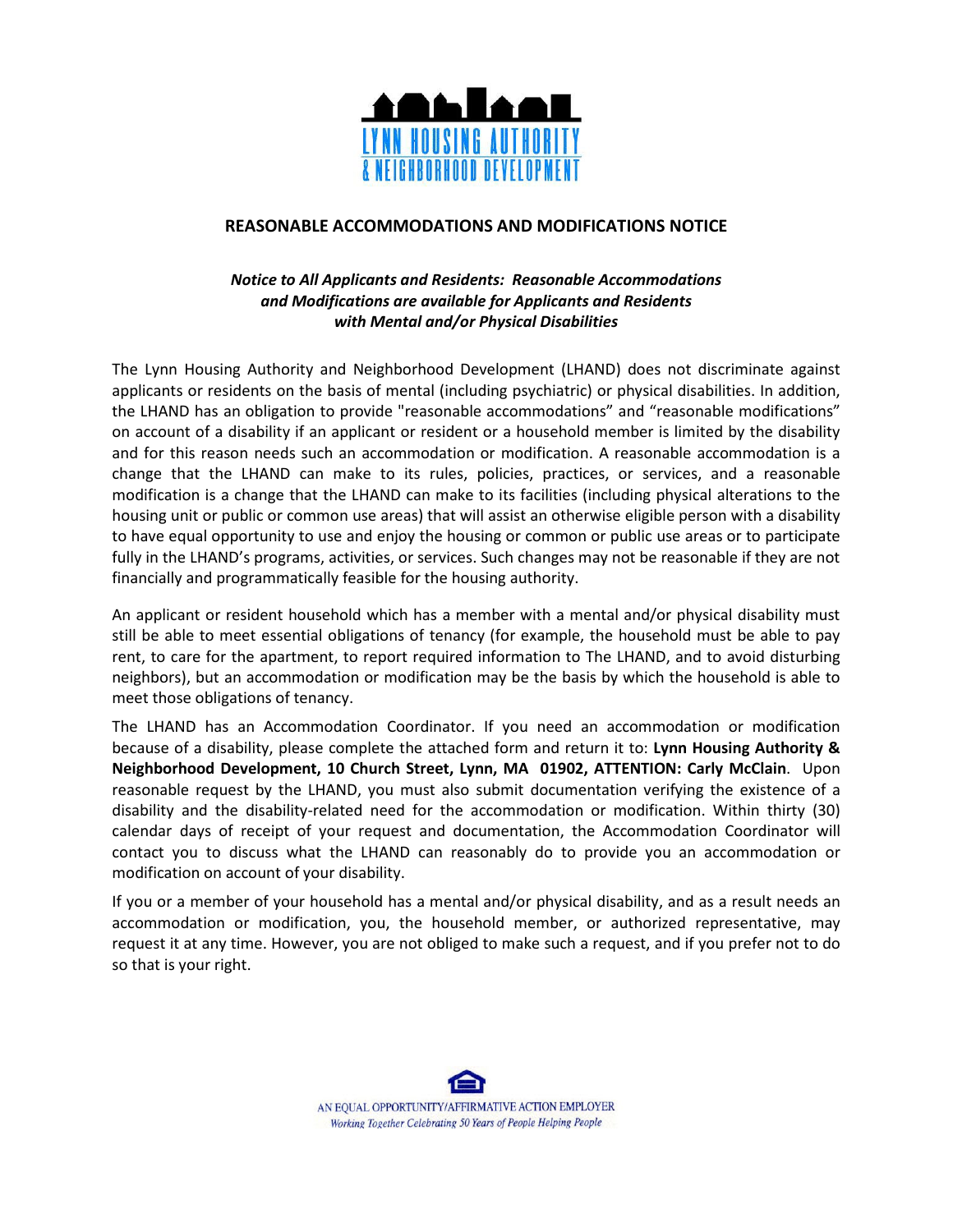## **REQUEST FOR REASONABLE ACCOMMODATIONS/MODIFICATIONS RELEASE OF INFORMATION AUTHORIZATION**

 $\_$  , and the set of the set of the set of the set of the set of the set of the set of the set of the set of the set of the set of the set of the set of the set of the set of the set of the set of the set of the set of th

| Applicant/Resident Name                                                                                                                                                                                                                                                                                                                                                                                                                                         |      |                            |                                                                                                                                                                                                                                |
|-----------------------------------------------------------------------------------------------------------------------------------------------------------------------------------------------------------------------------------------------------------------------------------------------------------------------------------------------------------------------------------------------------------------------------------------------------------------|------|----------------------------|--------------------------------------------------------------------------------------------------------------------------------------------------------------------------------------------------------------------------------|
| Address                                                                                                                                                                                                                                                                                                                                                                                                                                                         | City | State                      | Zip Code                                                                                                                                                                                                                       |
| Phone Number                                                                                                                                                                                                                                                                                                                                                                                                                                                    |      | Date of Birth              |                                                                                                                                                                                                                                |
| Housing Program                                                                                                                                                                                                                                                                                                                                                                                                                                                 |      | Case Representative's Name |                                                                                                                                                                                                                                |
| Carly McClain, Reasonable Accommodation Coordinator<br>To:<br>Lynn Housing Authority & Neighborhood Development<br>10 Church Street<br>Lynn, MA 01902                                                                                                                                                                                                                                                                                                           |      |                            |                                                                                                                                                                                                                                |
| I am requesting the following reasonable unit modification and/or reasonable accommodation to LHAND policies<br>and/or procedures so that I may have an equal opportunity to use and enjoy a dwelling unit, including public<br>and common areas:                                                                                                                                                                                                               |      |                            |                                                                                                                                                                                                                                |
| The change that I am requesting will accommodate my disability in the following ways:                                                                                                                                                                                                                                                                                                                                                                           |      |                            |                                                                                                                                                                                                                                |
|                                                                                                                                                                                                                                                                                                                                                                                                                                                                 |      |                            |                                                                                                                                                                                                                                |
|                                                                                                                                                                                                                                                                                                                                                                                                                                                                 |      |                            |                                                                                                                                                                                                                                |
|                                                                                                                                                                                                                                                                                                                                                                                                                                                                 |      |                            | Fax number: The contract of the contract of the contract of the contract of the contract of the contract of the contract of the contract of the contract of the contract of the contract of the contract of the contract of th |
|                                                                                                                                                                                                                                                                                                                                                                                                                                                                 |      |                            |                                                                                                                                                                                                                                |
| I give permission to the Medical Professional listed above to communicate with the Lynn Housing Authority &<br>Neighborhood Development (LHAND), and to disclose information from their records concerning my care and<br>treatment. This authorization is limited to information necessary to determine whether the accommodation that<br>I am requesting is medically necessary to accommodate my disability, for the reasons that I have described<br>above. |      |                            |                                                                                                                                                                                                                                |
| I hereby waive and release the Medical Professional listed above from any liability, which they might otherwise<br>incur, and from any restrictions, which might be imposed upon them by law as the result of such disclosures.                                                                                                                                                                                                                                 |      |                            |                                                                                                                                                                                                                                |
| This authorization is valid for sixty (60) days. A photocopy of this authorization shall be as effective as the<br>original.                                                                                                                                                                                                                                                                                                                                    |      |                            |                                                                                                                                                                                                                                |
| Applicant/Resident Signature: ____                                                                                                                                                                                                                                                                                                                                                                                                                              |      |                            | Date:                                                                                                                                                                                                                          |